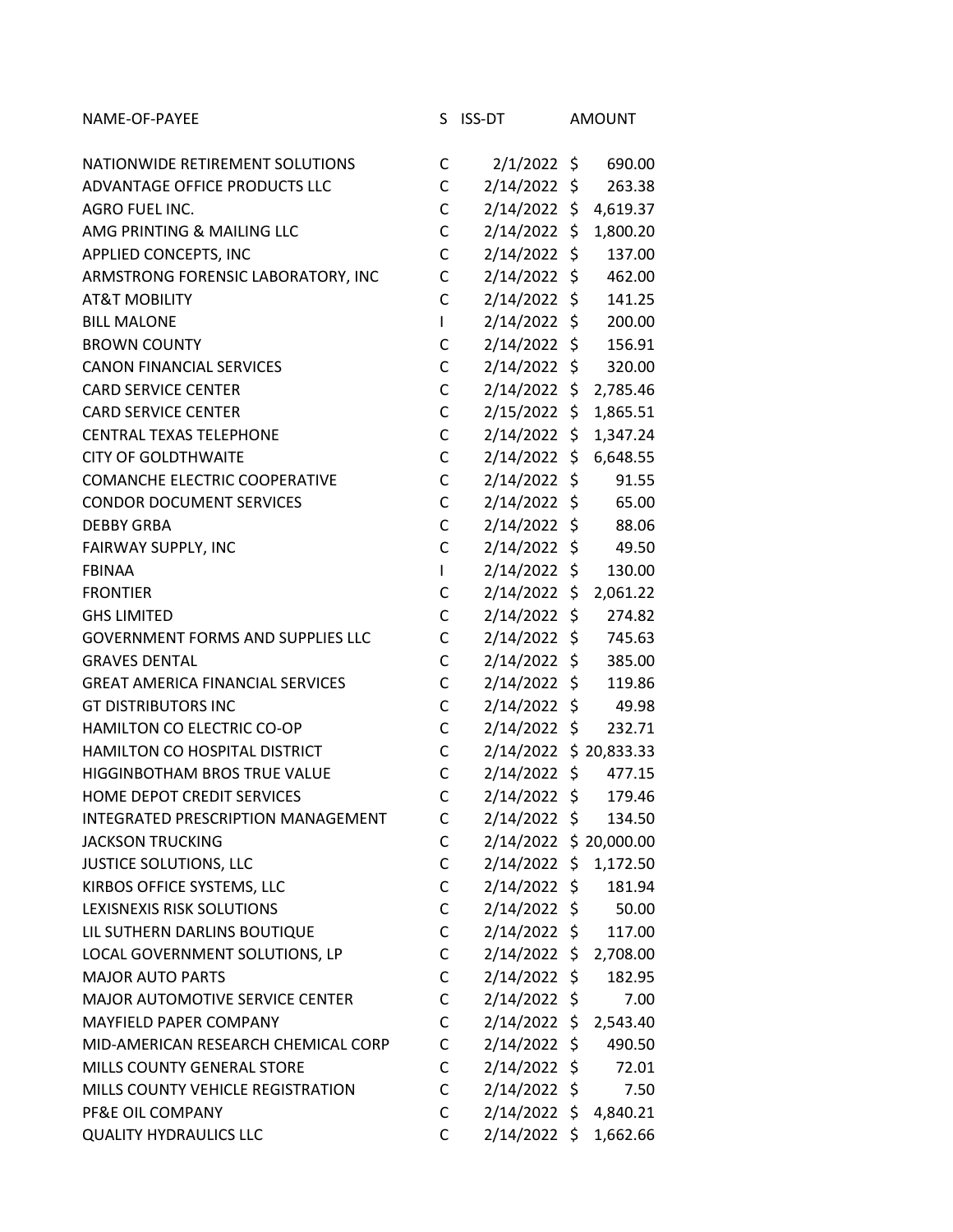| <b>QUILL CORPORATION</b>                      | С            | 2/14/2022 \$          | 171.47   |
|-----------------------------------------------|--------------|-----------------------|----------|
| <b>S&amp;S SUPPLY</b>                         | С            | 2/14/2022 \$          | 12.50    |
| SAN SABA FIRE SAFETY EQUIPMENT                | C            | 2/14/2022 \$          | 133.90   |
| <b>SCHWARTZ FOOD SERVICE</b>                  | C            | $2/14/2022$ \$        | 4,163.97 |
| <b>SCOTT COOLEY</b>                           | C            | 2/14/2022 \$          | 712.50   |
| SIDES INC                                     | C            | 2/14/2022 \$          | 6.52     |
| <b>TEGELER CHEVROLET LLC</b>                  | C            | 2/14/2022 \$          | 136.34   |
| TIMEKEEPING SYSTEMS INC                       | C            | 2/14/2022 \$          | 395.00   |
| <b>TODD STEELE</b>                            | C            | 2/14/2022 \$          | 650.00   |
| <b>TOM GUTHRIE</b>                            | $\mathsf C$  | 2/14/2022 \$          | 132.61   |
| <b>TOTAL OFFICE SOLUTION</b>                  | C            | 2/14/2022 \$          | 86.86    |
| <b>U.S. BANK VOYAGER</b>                      | C            | 2/14/2022 \$ 3,835.74 |          |
| UNIFIRST CORPORATION                          | C            | 2/14/2022 \$          | 417.79   |
| <b>WELCH BROTHERS TRUCK &amp; TRAILOR LLC</b> | $\mathsf C$  | 2/14/2022 \$          | 415.00   |
| <b>XEROX CORPORATION</b>                      | C            | 2/14/2022 \$          | 126.22   |
| MILLS COUNTY SALARY                           | C            | 2/14/2022 \$35,187.43 |          |
| <b>MILLS COUNTY SALARY</b>                    | $\mathsf{C}$ | 2/15/2022 \$17,294.20 |          |
| NATIONWIDE RETIREMENT SOLUTIONS               | C            | 2/15/2022 \$          | 690.00   |
| <b>GUARDIAN</b>                               | C            | 2/15/2022 \$          | 687.75   |
| NATIONAL FAMILY CARE                          | C            | 2/15/2022 \$          | 306.00   |
| MILLS COUNTY SALARY                           | C            | 2/15/2022 \$17,181.47 |          |
| AFLAC                                         | $\mathsf C$  | 2/17/2022 \$          | 230.50   |
| TEXAS LIFE INSURANCE COMPANY                  | C            | 2/17/2022 \$          | 201.02   |
| LIBERTY NATIONAL INSURANCE                    | $\mathsf C$  | 2/17/2022 \$          | 33.84    |
| <b>MILLS COUNTY TREASURER</b>                 | C            | 2/18/2022 \$ 2,170.00 |          |
| ADVANTAGE OFFICE PRODUCTS LLC                 | $\mathsf{C}$ | $2/28/2022$ \$        | 665.80   |
| <b>AL HAMRICK</b>                             | $\mathsf{L}$ | 2/28/2022 \$          | 175.00   |
| ALOHA SATELLITES INC                          | L            | 2/28/2022 \$          | 177.05   |
| ANDY'S PEST TROOPERS INC                      | C            | 2/28/2022 \$ 55.00    |          |
| ANGELA JOHNSON                                | L            | 2/28/2022 \$          | 40.00    |
| <b>ATMOS ENERGY</b>                           | C            | 2/28/2022 \$          | 1,812.97 |
| <b>BILLIE ETHRIDGE</b>                        | С            | 2/28/2022 \$          | 575.38   |
| <b>BUSINESS INFORMATION SYSTEMS INC</b>       | С            | 2/28/2022 \$ 1,760.00 |          |
| <b>CARD SERVICE CENTER</b>                    | C            | 2/28/2022 \$          | 520.02   |
| CENTRAL TEXAS RADIOLOGICAL ASSOCIAT           | C            | 2/28/2022 \$          | 8.82     |
| CHEM CHEK CO INC                              | C            | 2/28/2022 \$          | 40.50    |
| <b>CIRA</b>                                   | L            | 2/28/2022 \$          | 313.56   |
| <b>COUNTRY CLEANERS</b>                       | C            | 2/28/2022 \$          | 630.94   |
| <b>DEBORAH WATSON</b>                         | L            | 2/28/2022 \$          | 40.00    |
| <b>DESTINY NOLASCO</b>                        | С            | $2/28/2022$ \$        | 114.66   |
| EMILY MILLER, ATTORNEY AT LAW, P.C.           | L            | $2/28/2022$ \$        | 2,425.00 |
| FIRST UNITED METHODIST CHURCH                 | L            | 2/28/2022 \$          | 300.00   |
| <b>FRIENDS OF THE LIBRARY</b>                 | С            | 2/28/2022 \$          | 30.00    |
| <b>G LEE HANEY</b>                            | С            | 2/28/2022 \$          | 600.00   |
| <b>GT DISTRIBUTORS INC</b>                    | L            | $2/28/2022$ \$        | 31.99    |
| <b>HANNAH DARDEN</b>                          | L            | 2/28/2022 \$          | 40.00    |
| <b>HEAD INSURANCE</b>                         | C            | 2/28/2022 \$          | 71.00    |